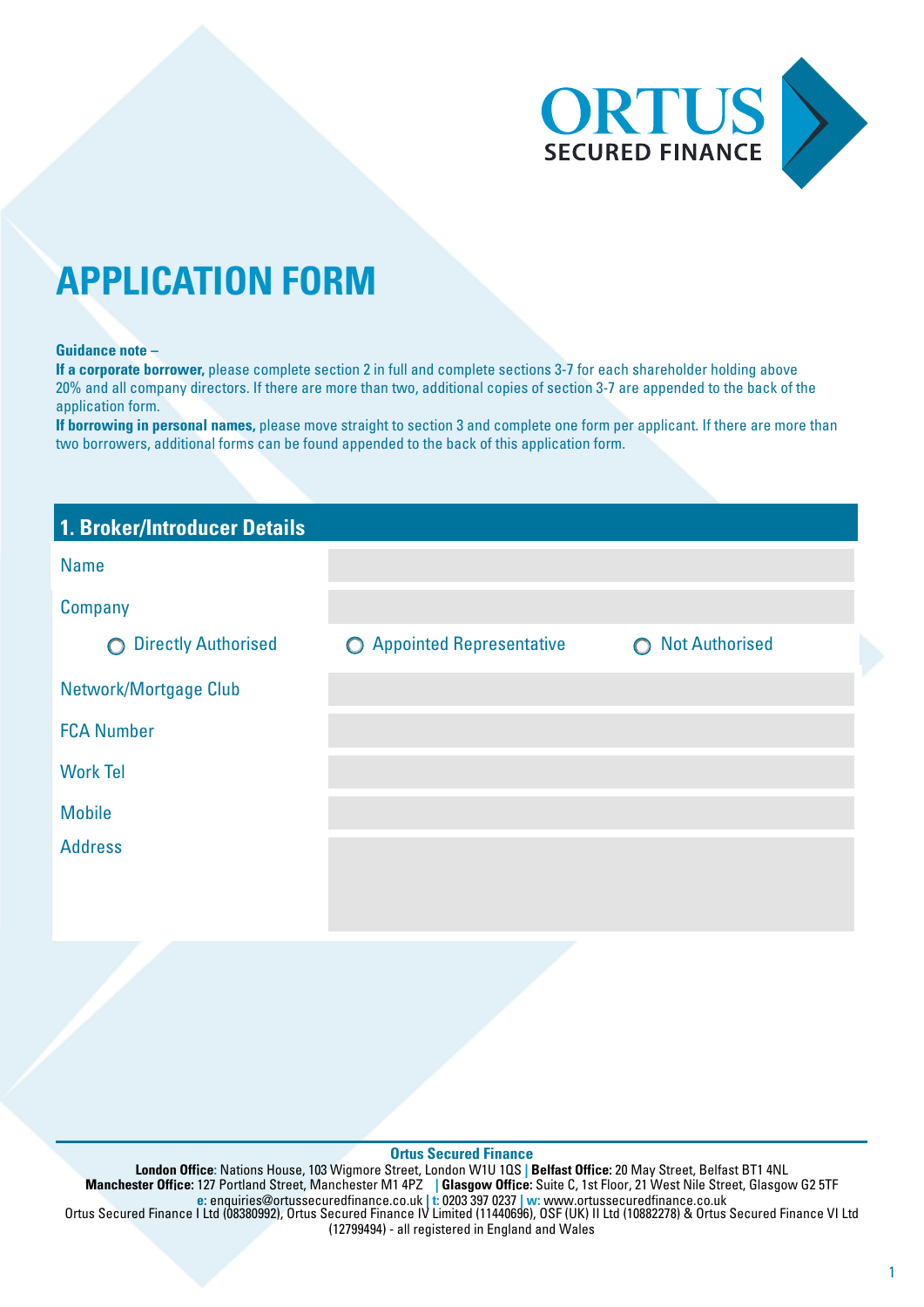| 2. Corporate Borrower (If Applicable)                                                             |             |             |  |
|---------------------------------------------------------------------------------------------------|-------------|-------------|--|
| <b>Company name</b>                                                                               |             |             |  |
| <b>Company Type</b>                                                                               |             |             |  |
| <b>Country of Incorporation</b>                                                                   |             |             |  |
| <b>Company Reg Number</b>                                                                         |             |             |  |
| <b>Directors (Names)</b>                                                                          |             |             |  |
|                                                                                                   |             |             |  |
|                                                                                                   |             |             |  |
|                                                                                                   |             |             |  |
| <b>Shareholders</b><br>(A structure chart may be provided seperately)                             | <b>Name</b> | <b>Name</b> |  |
|                                                                                                   | Share %     | Share %     |  |
| Has the company ever been<br>subject to any CCJ, Recievership,<br>Bankruptcy or winding up order? |             |             |  |

Please provide additional details in section 11 for any further shareholder(s) who hold over 25%

## **3. Borrower Details including all Directors/Shareholders/Guarantors**

|                                | <b>Applicant 1</b> | <b>Applicant 2</b> |
|--------------------------------|--------------------|--------------------|
| <b>Title</b>                   |                    |                    |
| <b>First Name</b>              |                    |                    |
| <b>Last Name</b>               |                    |                    |
| <b>Date of Birth</b>           |                    |                    |
| <b>Nationality</b>             |                    |                    |
| <b>Home Phone Number</b>       |                    |                    |
| <b>Work Phone Number</b>       |                    |                    |
| <b>Mobile Number</b>           |                    |                    |
| <b>Email Address</b>           |                    |                    |
| <b>Address</b>                 |                    |                    |
| <b>Postcode</b>                |                    |                    |
| Length of time at this address |                    |                    |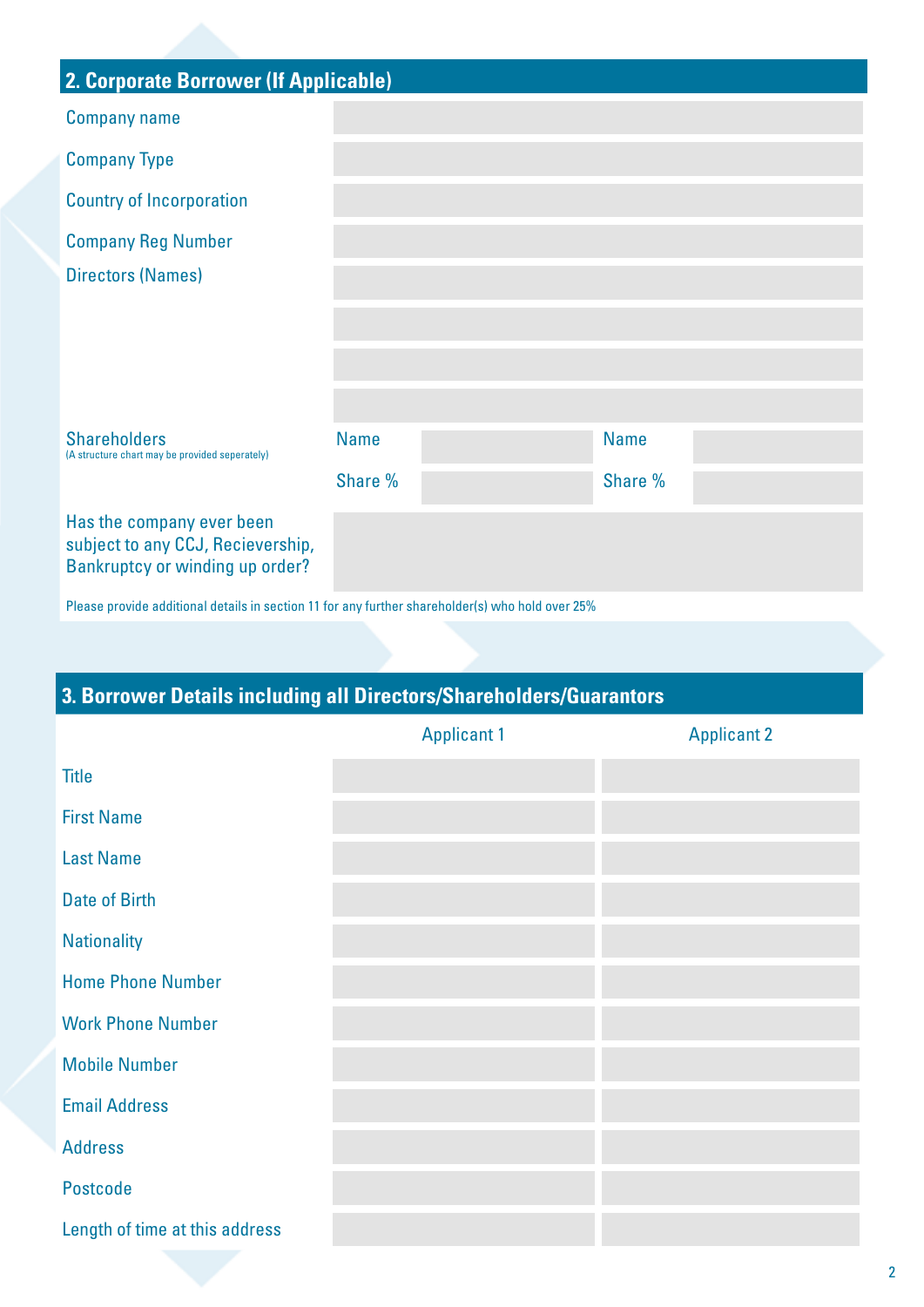| <b>Residency Status</b> |               |                 |                         |               |
|-------------------------|---------------|-----------------|-------------------------|---------------|
|                         | $\Box$ Owner  | $\Box$ Relative | $\Box$ Owner            | Relative<br>п |
|                         | $\Box$ Tenant | $\Box$ Other    | <b>Tenant</b><br>$\Box$ | Other<br>П.   |
| If other please confirm |               |                 |                         |               |
| <b>Occupation</b>       |               |                 |                         |               |

There is additional space at the end of this application for further applicants

## **4. Credit Questionnaire**

|                                                                                                              | <b>Applicant 1</b> |           | <b>Applicant 2</b> |           |
|--------------------------------------------------------------------------------------------------------------|--------------------|-----------|--------------------|-----------|
|                                                                                                              | Yes*               | <b>No</b> | Yes*               | <b>No</b> |
| Are you a guarantor or endorser for any debt of an<br>individual, corporation, or partnership?               |                    |           |                    |           |
| Do you have any outstanding letters of credit or<br>surety bonds?                                            |                    |           |                    |           |
| Are you contingently liable on any lease or contract?                                                        |                    |           |                    |           |
| Are there any current/pending suits or legal actions<br>against you?                                         |                    |           |                    |           |
| Are you currently in any form of dispute with another<br>lender?                                             |                    |           |                    |           |
| Are you presently the subject of any unsatisfied<br>judgements or tax liens?                                 |                    |           |                    |           |
| Has a bankruptcy petition or court judgement been<br>filed against you?                                      |                    |           |                    |           |
| Have you or any firm in which you were a major<br>owner, ever been declared insolvent or bankrupt?           |                    |           |                    |           |
| Have you ever been subject to director disqualifica-<br>tion proceedings?                                    |                    |           |                    |           |
| Has a CCJ ever been registered against you or a<br>company in which you were a shareholder or direc-<br>tor? |                    |           |                    |           |
| Have you ever been refused credit in a personal or<br>corporate capacity?                                    |                    |           |                    |           |
| Have you ever had LPA Receivers appointed over a<br>property you own or have owned?                          |                    |           |                    |           |

\*If the answer is yes please provide additional information in Section 11.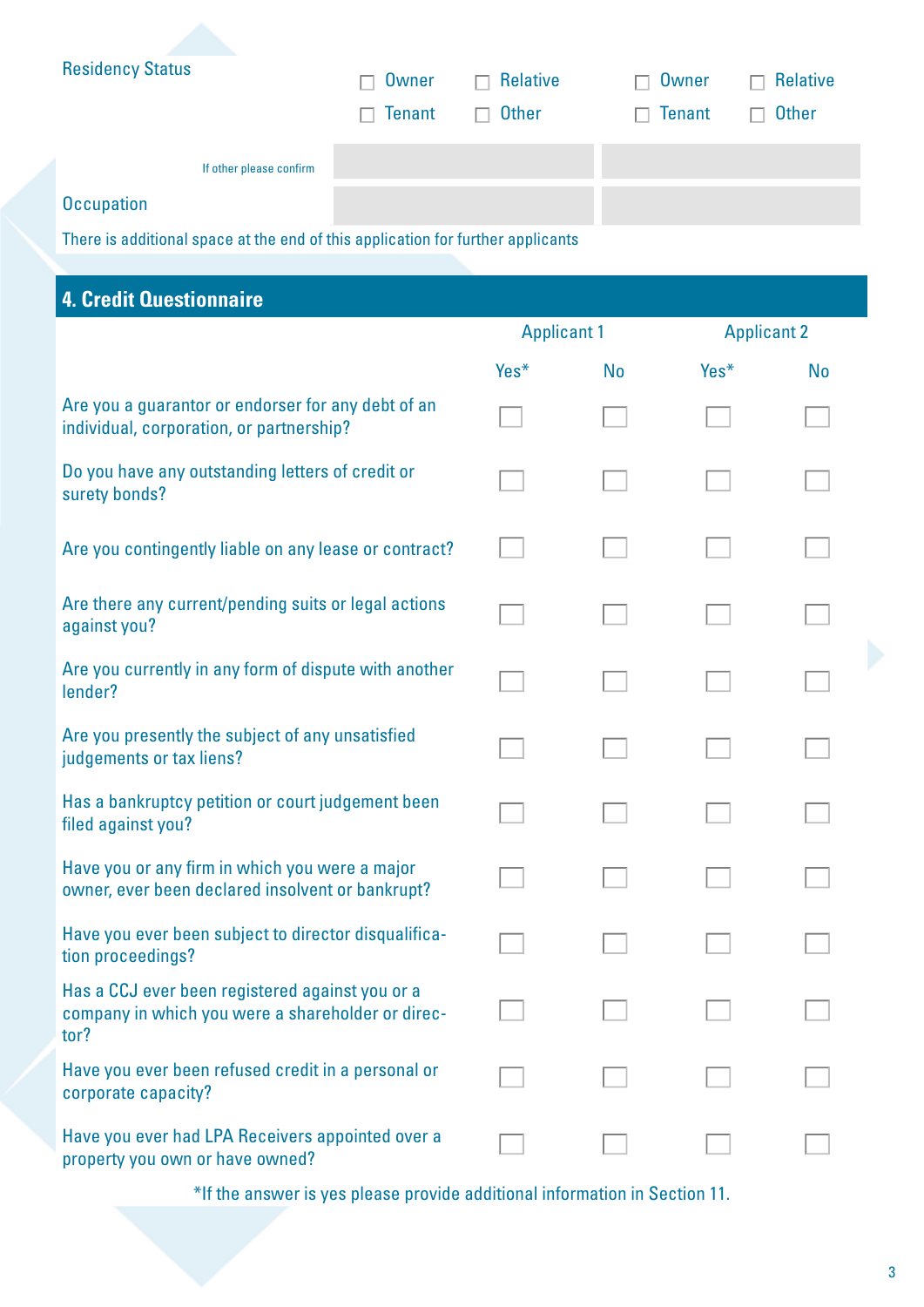| 5. Personal Income & Additional Directorships                                       |                    |                   |                    |                  |
|-------------------------------------------------------------------------------------|--------------------|-------------------|--------------------|------------------|
|                                                                                     | <b>Applicant 1</b> |                   | <b>Applicant 2</b> |                  |
|                                                                                     | <b>Year 20___</b>  | <b>Year 20___</b> | Year 20___         | <b>Year 20__</b> |
| <b>Basic Salary</b>                                                                 | £                  | £                 | £                  | £                |
| <b>Bonus</b>                                                                        | £                  | £                 | £                  | £                |
| <b>Dividend/Interest Income</b>                                                     | £                  | £                 | £                  | £                |
| <b>Business Income</b>                                                              | £                  | £                 | £                  | £                |
| <b>Other (Specify)</b>                                                              | £                  | £                 | £                  | £                |
|                                                                                     |                    |                   |                    |                  |
|                                                                                     |                    |                   |                    |                  |
| <b>Total Income</b>                                                                 | £                  | £                 | £                  | £                |
| Please detail any other directorships you currently hold below.<br><b>Applicant</b> |                    |                   |                    |                  |
| <b>Company Name</b>                                                                 |                    |                   |                    |                  |
| <b>Company Number</b>                                                               |                    |                   |                    |                  |
| <b>Date of Appointment</b>                                                          |                    |                   |                    |                  |
| Shareholding (%)                                                                    |                    |                   |                    |                  |
| <b>Applicant</b>                                                                    |                    |                   |                    |                  |
| <b>Company Name</b>                                                                 |                    |                   |                    |                  |
| <b>Company Number</b>                                                               |                    |                   |                    |                  |
| <b>Date of Appointment</b>                                                          |                    |                   |                    |                  |
| Shareholding (%)                                                                    |                    |                   |                    |                  |
| <b>Applicant</b>                                                                    |                    |                   |                    |                  |
| <b>Company Name</b>                                                                 |                    |                   |                    |                  |
| <b>Company Number</b>                                                               |                    |                   |                    |                  |
| <b>Date of Appointment</b>                                                          |                    |                   |                    |                  |
| Shareholding (%)                                                                    |                    |                   |                    |                  |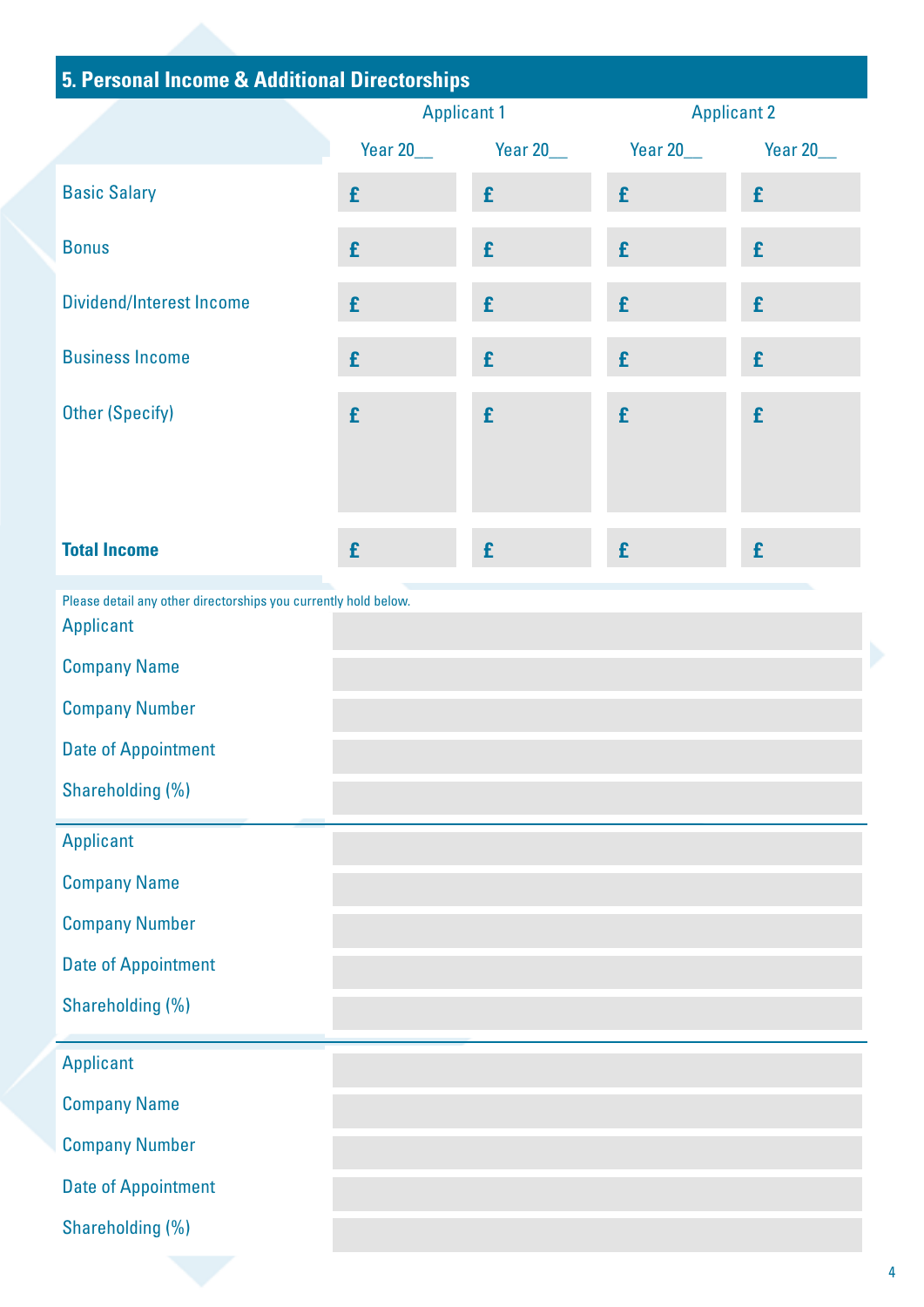| <b>6. Guarantor Assets</b>                             |                |           |                          |                          |
|--------------------------------------------------------|----------------|-----------|--------------------------|--------------------------|
| Please state whether assets are in sole or joint names |                |           |                          |                          |
|                                                        | <b>Bank</b>    | Applicant | <b>Maturity Date</b>     | <b>Balance</b>           |
| <b>Cash Balances</b>                                   |                |           |                          | $\pmb{\mathrm{f}}$       |
|                                                        |                |           |                          | $\pmb{\mathrm{f}}$       |
|                                                        |                |           |                          | ${\bf f}$                |
|                                                        | <b>Address</b> | Applicant | <b>Date of Purchase</b>  | Value                    |
| <b>Properties</b>                                      |                |           |                          | £                        |
|                                                        |                |           |                          | £                        |
|                                                        |                |           |                          | £                        |
|                                                        |                |           |                          | £                        |
|                                                        | Company        | Applicant | Type of Investment       | <b>Current Valuation</b> |
| Investments                                            |                |           |                          | £                        |
|                                                        |                |           |                          | £                        |
|                                                        |                |           |                          | £                        |
|                                                        |                |           |                          | $\pmb{\mathrm{f}}$       |
| <b>Other</b>                                           |                |           |                          |                          |
|                                                        |                |           | <b>Total Asset Value</b> | $\mathbf f$              |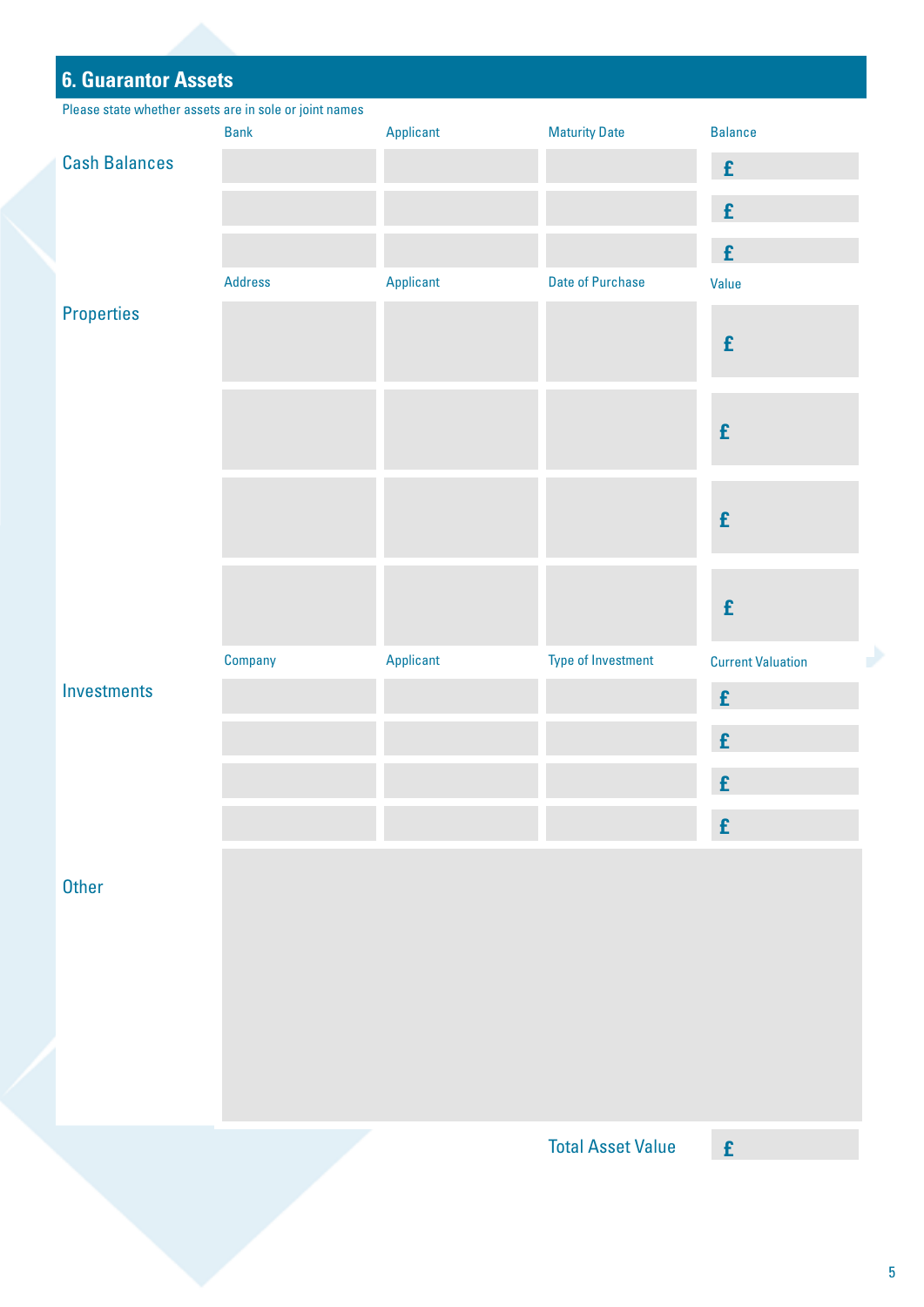### **7. Guarantor Liabilities**

Please state whether liabilities are in sole or joint names

|                                 | <b>Institution Name</b>     | Applicant | <b>Maturity Date</b> | <b>Amount Outstanding</b> |
|---------------------------------|-----------------------------|-----------|----------------------|---------------------------|
| <b>Bank or Finance</b>          |                             |           |                      | £                         |
| <b>Company Loans</b>            |                             |           |                      | £                         |
|                                 |                             |           |                      | £                         |
|                                 | <b>Institution Name</b>     | Applicant | <b>Maturity Date</b> | <b>Amount Outstanding</b> |
| <b>Property Loans</b>           |                             |           |                      | £                         |
|                                 |                             |           |                      | £                         |
|                                 |                             |           |                      | £                         |
|                                 |                             |           |                      | £                         |
|                                 | <b>Purpose of Guarantee</b> | Applicant | <b>Maturity Date</b> | <b>Details of Amount</b>  |
| Guarantee<br><b>Obligations</b> |                             |           |                      | £                         |
|                                 |                             |           |                      | £                         |
|                                 |                             |           |                      | £                         |
|                                 |                             |           |                      | £                         |

Other Obligations (maintenance, orders, taxes due, credit card balances etc)

Total Liabilities **£**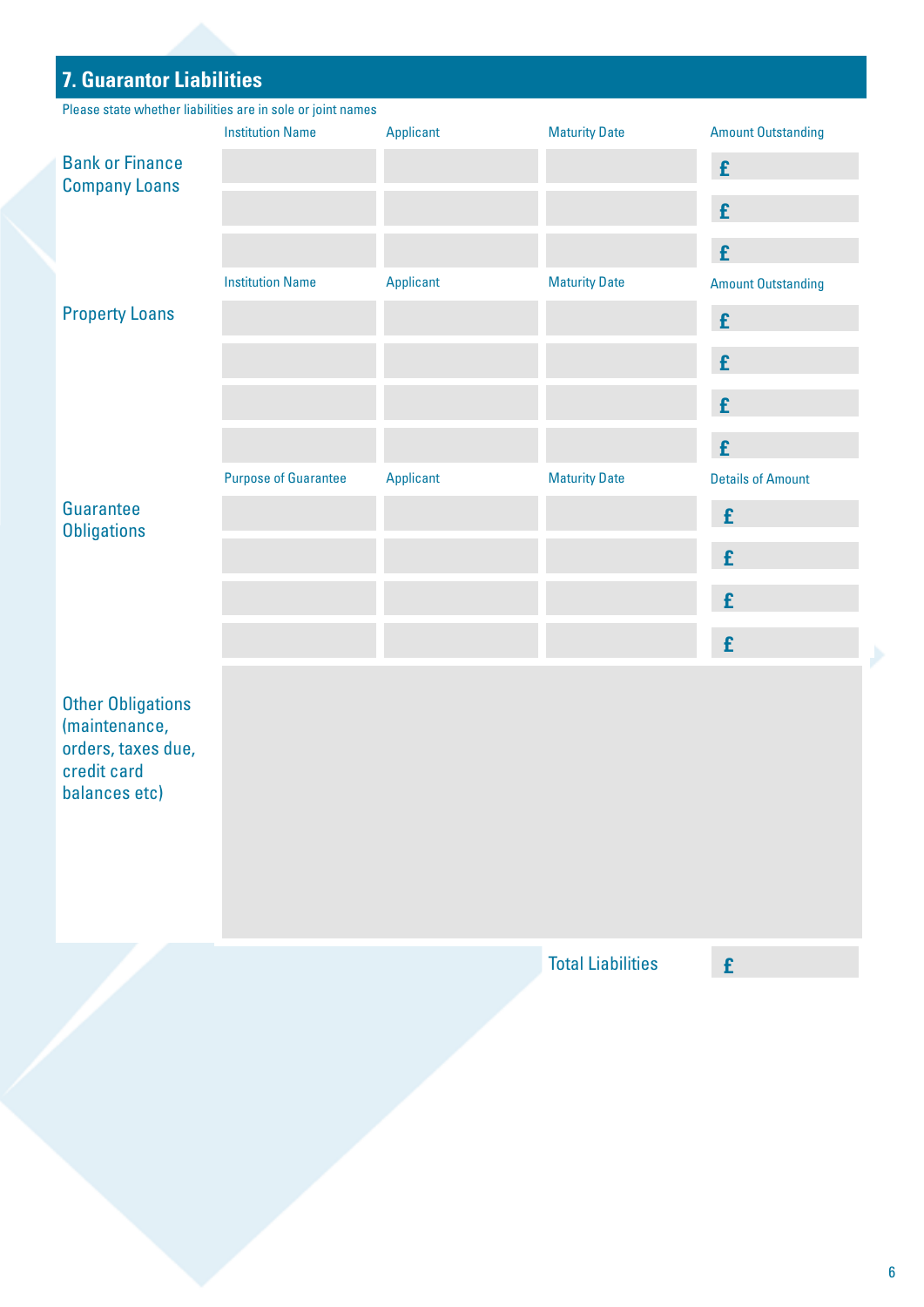### **8. Source of Wealth**

Under the Money Laundering, Terrorist Financing and Transfer of Funds regulations 2017 we need to understand how you accumulate your wealth and where the equity for this transaction has come from.

How much equity have you put into this transaction? This includes money used to purchase the property originally or the funds you are going to have to put in to complete the transaction. **£**

Please use the below table to confirm the amount and source of the funds. We also require supporting documents to evidence the source, please confirm what documents you have provided to support the source.

| <b>Amount</b> | <b>Source</b>    | <b>Applicant</b> | <b>Evidence</b>             |
|---------------|------------------|------------------|-----------------------------|
| £ 100,000     | Sale of property | Jane Doe         | <b>Solicitors statement</b> |
| £             |                  |                  |                             |
| £             |                  |                  |                             |
| £             |                  |                  |                             |
| £             |                  |                  |                             |
| £             |                  |                  |                             |
|               |                  |                  |                             |

In more general terms please explain how you accumulate your wealth. For example, a combination of employed income totalling £x from \_\_\_ alongside rental income from...

| <b>Certification by external third party</b> |  |
|----------------------------------------------|--|
| Name of Certifier                            |  |
| <b>Profession (E.g. Accountant)</b>          |  |
| <b>Contact Details</b>                       |  |
| <b>Professional Body</b>                     |  |
| Professional Body Membership No.             |  |
| <b>Date of Certification</b>                 |  |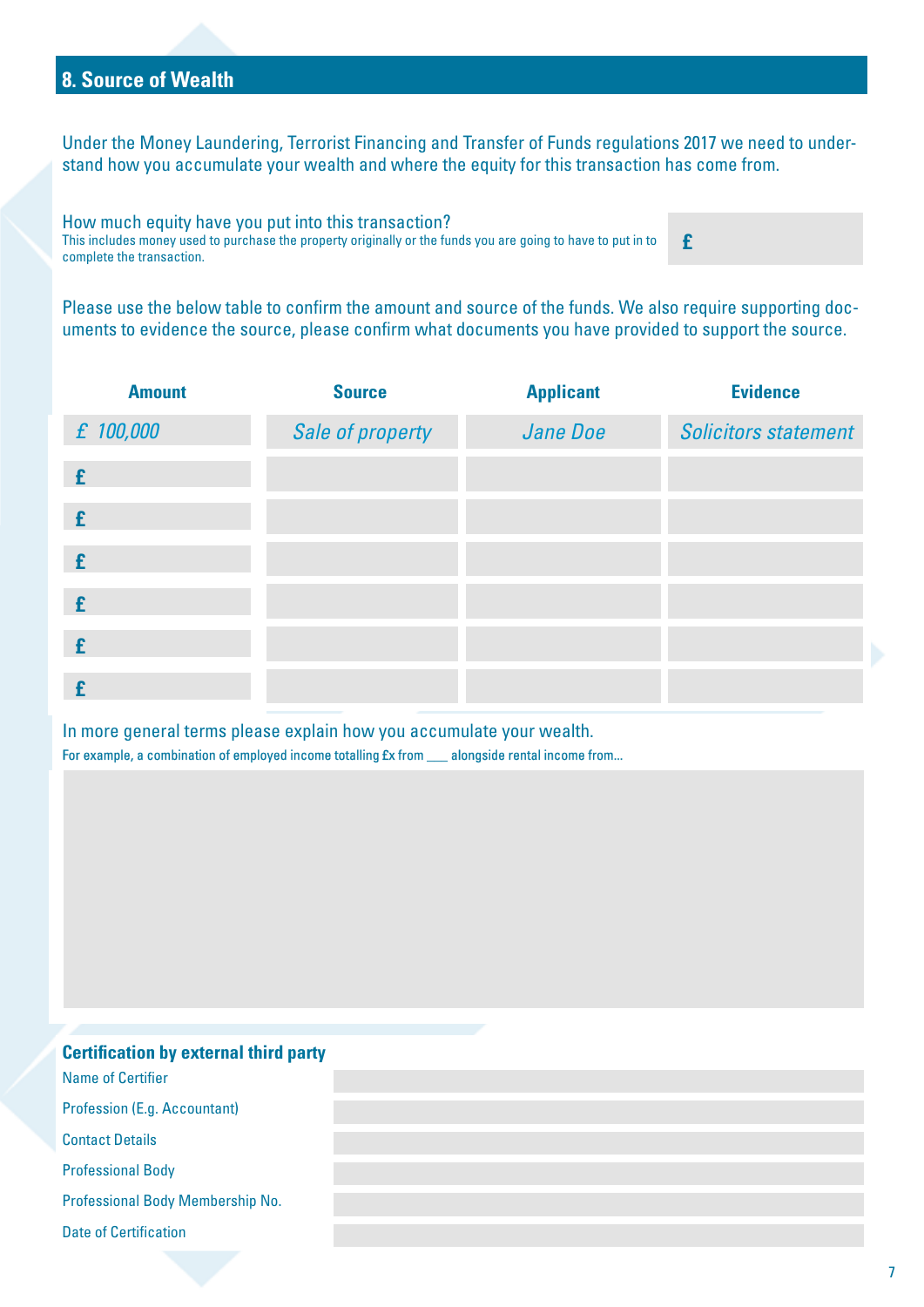## **9. Instruction Contact Details**

| <b>Solicitors Details</b>     |  |
|-------------------------------|--|
| <b>Name of Firm</b>           |  |
| <b>Number of SRA Partners</b> |  |
| <b>SRA Number</b>             |  |
| <b>Individual Solicitor</b>   |  |
| <b>Phone Number</b>           |  |
| <b>Email Address</b>          |  |
| <b>Address</b>                |  |
|                               |  |
|                               |  |
|                               |  |
| <b>Valuation Payment</b>      |  |
| <b>Contact Name</b>           |  |
| <b>Email Address</b>          |  |
| <b>Phone Number</b>           |  |
|                               |  |
| <b>Valuation Access</b>       |  |
| <b>Contact Name</b>           |  |
| <b>Email Address</b>          |  |
| <b>Phone Number</b>           |  |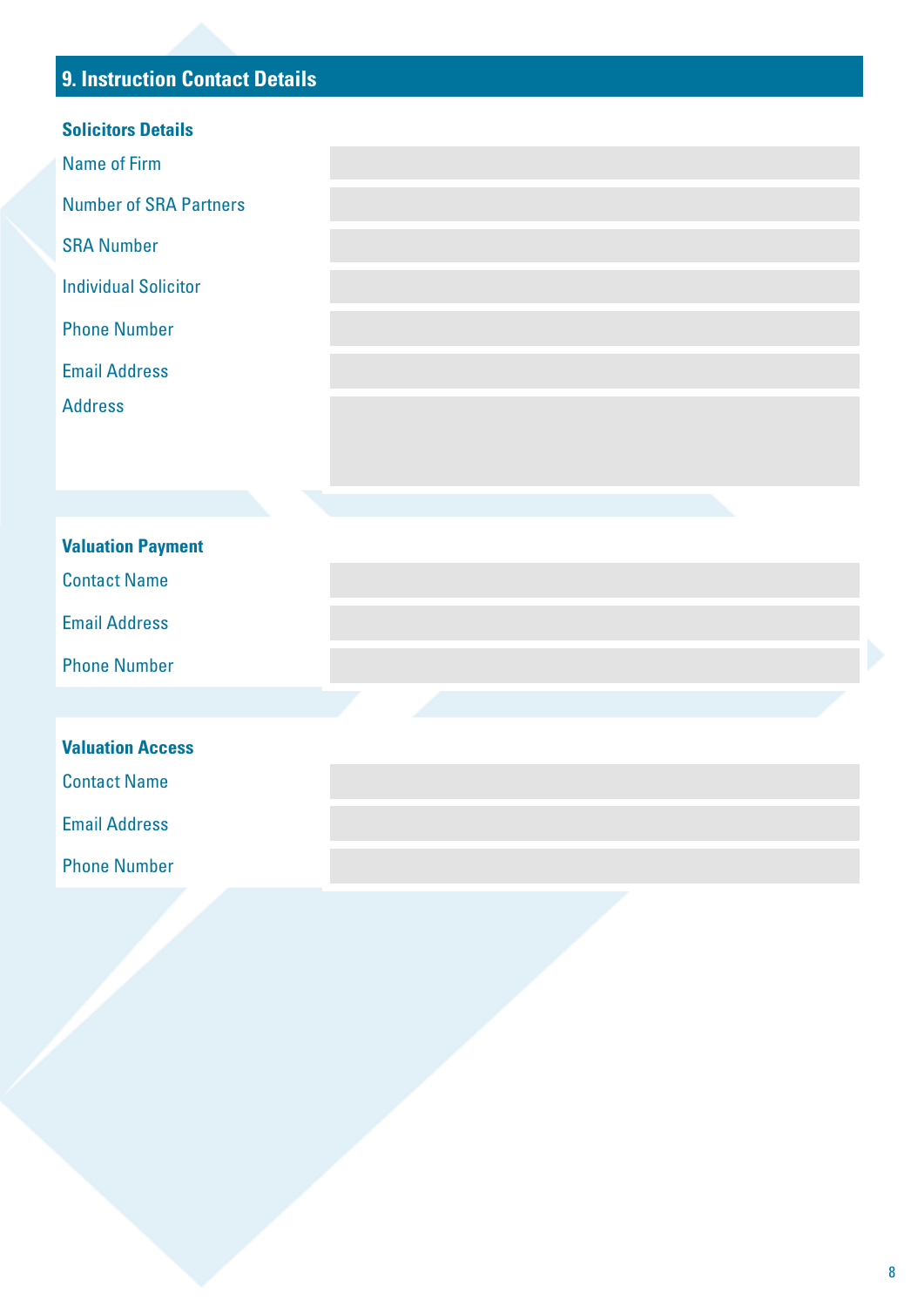## **10. Additional Information**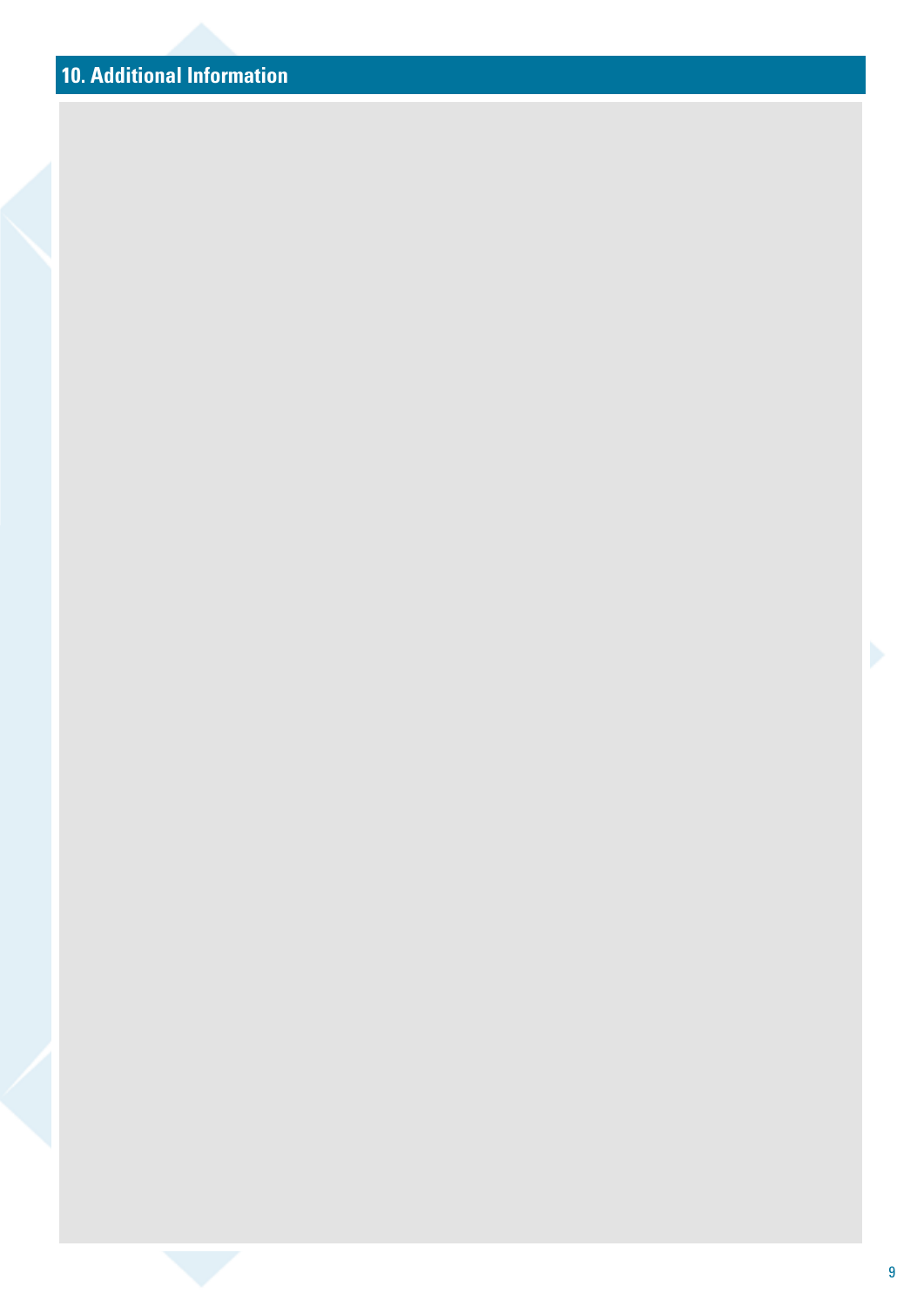### **11. Information, Declaration & Signature**

#### **Important information**

**Ortus Secured Finance Limited** is registered in England Company No. 08302793 **Ortus Secured Finance I Limited** is registered in England Company No. 08380992 **Ortus Secured Finance IV Ltd** is registered in England Company No. 11440696 **OSF (UK) I Limited** is registered in England Company No. 09581638 **OSF (UK) II Limited** is registered in England Company No. 10882278 The above companies are the **Ortus Secured Finance Group** and they all have their registered offices at Nations House, 103 Wigmore Street, London W1U 1QS

#### **Declaration**

I authorise you to make whatever enquiries it may need to verify any of the information I have provided in this Application Form

#### **Use & disclosure of information**

We may search the files of credit reference agencies when verifying the contents of this statement and also when operating the account or making lending decisions, either now or in future. Such credit reference agencies may keep a record of the search and also check your details against any particulars on any database (public or otherwise) to which the credit reference agency has access in order to carry out the relevant verification service. A specific footprint is left by the credit search and the credit reference agency may use your details in the future to assist other companies for verification purposes. We may also carry out identity and anti-fraud checks. Further checks and searches may be carried out from time to time for the purposes of fraud prevention, credit control and money laundering.

You may ask us for details of the credit reference agency(ies) used by us in order for you to then request details of information held by the credit reference agency in your name

Information about you and the conduct of your account will be put onto our database and such information will be used by us and the other members of the Ortus Secured Finance Group in making lending decisions and servicing your relationships with them. This information will also be disclosed to members of the Ortus Secured Finance Group and others to provide you with the service applied for, for the purposes of fraud prevention, audit and debt collections, and so that services may be processed for us. In making such disclosures, the information may be transferred outside the EEA to countries which may not have a level of data protection legislation equivalent to that of the UK

We may use, analyse and assess information held about you and your account, including the nature of your transactions, to give you information about products and services from members of the Ortus Secured Finance Group. We may pass this information to other members of the Ortus Secured Finance Group so that they may do the same. If you do not want to be contacted for marketing purposes, please inform us accordingly

Information about you will be confidential to the Ortus Secured Finance Group and only released to third parties where we are compelled to do so by law, where there is a duty to the public to disclose, where our interests require disclosure (but not for marketing reasons) or where disclosure is made at your request or with your consent. At your request we will confirm what information is held on you on our file and, against payment of a fee in accordance with our tariff, provide copies. Should you require a copy of our tariff, please inform us accordingly

**To help improve our service and in the interests of security, we may monitor and/or record your telephone calls and e-mail communications with us**

**When you sign this statement you are agreeing to the use of your personal data in the manner set out above**

### **THINK CAREFULLY BEFORE SECURING DEBTS AGAINST YOUR HOME. YOUR HOME MAY BE REPOSSESSED IF YOU DO NOT KEEP UP REPAYMENTS ON YOUR MORTGAGE**

| <b>Applicant 1</b> | <b>Applicant 2</b> |
|--------------------|--------------------|
| <b>Signature</b>   | <b>Signature</b>   |
| <b>Name</b>        | <b>Name</b>        |
| <b>Date</b>        | <b>Date</b>        |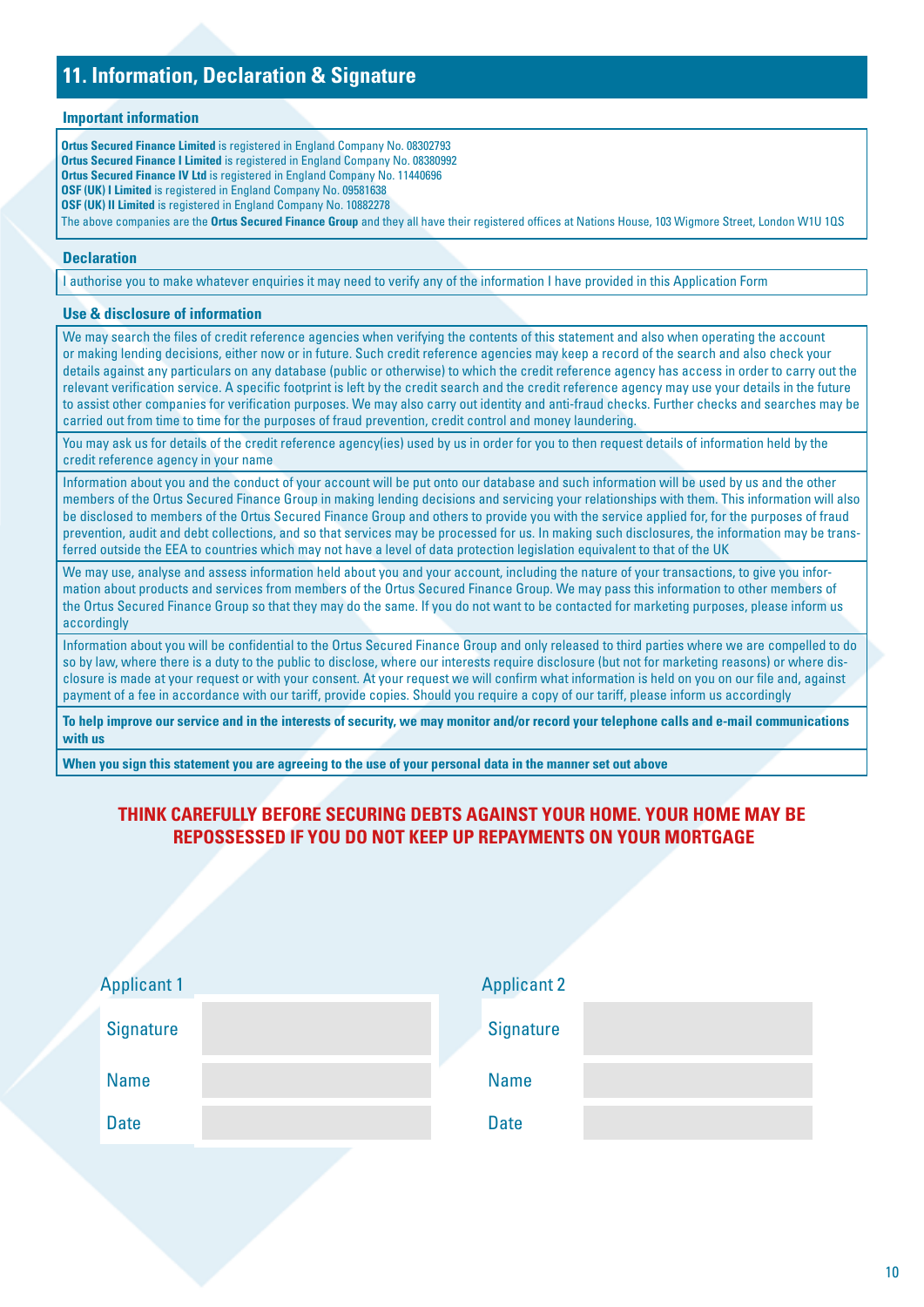### **Status Disclosure Document**

#### **Status Disclosure Document for:**

Ortus Secured Finance VI Ltd registered in England & Wales no. 12799494. OSF (UK) II Ltd registered in England & Wales no. 10882278. Ortus Secured Finance I Ltd registered in England & Wales no. 08380992. Ortus Secured Finance IV Ltd registered in England & Wales no. 11440696. Collectively, **"The Firm"**.

### **About our services**

#### **Our Status**

The Firm is supervised by the Financial Conduct Authority (FCA) for Anti-Money Laundering purposes only. You can check this on the Financial Services Register by visiting: www.fca.org.uk/register or by contacting the FCA on 0800 111 6768. Our registered office and the main business address for all entities is Nations House, 103 Wigmore Street, London W1U 1QS

#### (i) Secured loan products

We offer secured loans from the whole market for a range of business purposes, including, but not limited to, commercial investment, business growth, buy to let residential, commercial property refurbishment and second charge business loans. (ii) Our service

As commercial lenders, we work directly with customers and also through a range of intermediaries, to provide quick and reliable decisions on loan applications.

#### **Complaints**

It is our intention to provide you with the highest possible level of client service at all times. Should we not meet your expectations we have a complaints procedure that is available on our website. Should you wish to complain please contact Jon Salisbury either:

- In writing: Nations House, 103 Wigmore Street, London W1U 1QS
- By telephone: 0203 637 5056
- By email: jon@ortussecuredfinance.co.uk

Should you not be satisfied with our final response you may be entitled to refer the matter to the Financial Ombudsman Service (FOS) within six months of the date of our final response letter:

- The Financial Ombudsman Service, Exchange Tower, Harbour Exchange, London, E14 9SR.
- Tel: 0800 023 4567 or +44 20 7964 0500.
- Website: https://financial-ombudsman.org.uk/contact/index.html using the online complaint form.

#### **Unregulated services**

Most buy-to-let and commercial mortgages are not regulated by the Financial Conduct Authority or covered by the Financial Services Compensation Scheme. This depends upon the status of the applicant and you should ask us to confirm upon application.

#### **Your duty to disclose information**

You are duty bound to disclose all information relevant to any loan application.

#### **Conflicts of interest**

If we, one of our clients or providers become aware of any potential conflict of interest with regard to business we are transacting for you, we will write to you and obtain your consent before we carry out your instructions and we will inform you of how we intend to ensure that you are treated fairly.

#### **Confidentiality and data protection**

All information about you will be treated as private and confidential and kept secure. We will only use and disclose the information we have about you in the normal course of arranging and administering your insurances. We may also use the information we hold about you to provide you with information on other products and services we can

offer that we feel may be appropriate to you. If you wish to receive marketing information from us, or for us to disclose information about you to other parties for marketing purposes, please write to us at the above address. Under the Data Protection Regulation, you have rights of access to any personal information we hold about you in our records. If you have any queries or requests in this regard, please contact us. At your request, we may provide information to your personal representative. We will however only do this with authorisation from you.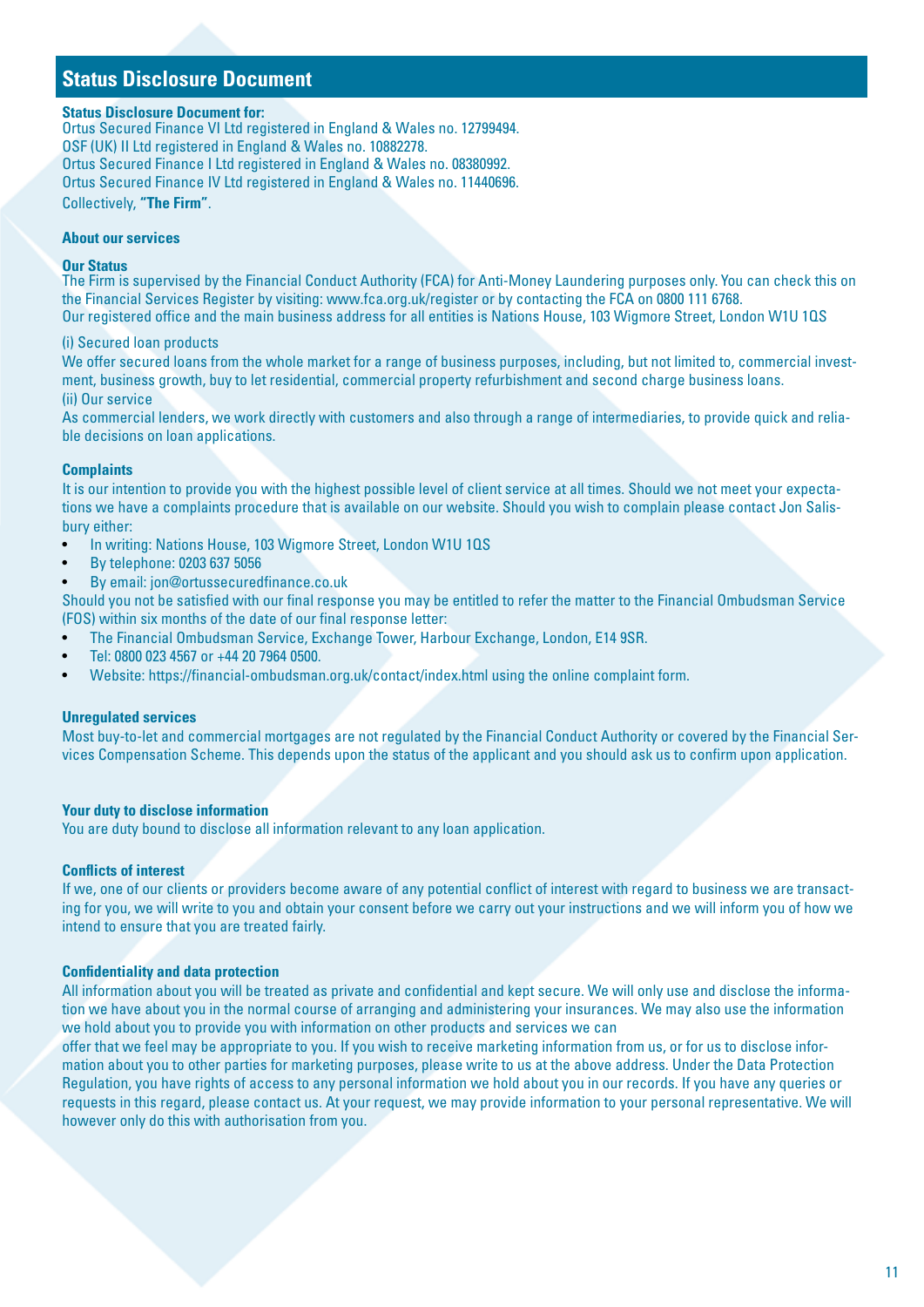## **12. Additional Borrower Details including all Directors/Shareholders/Guarantors**

|                                | <b>Applicant 3</b>              | <b>Applicant 4</b>                 |  |
|--------------------------------|---------------------------------|------------------------------------|--|
| <b>Title</b>                   |                                 |                                    |  |
| <b>First Name</b>              |                                 |                                    |  |
| <b>Last Name</b>               |                                 |                                    |  |
| <b>Date of Birth</b>           |                                 |                                    |  |
| <b>Nationality</b>             |                                 |                                    |  |
| <b>Home Phone Number</b>       |                                 |                                    |  |
| <b>Work Phone Number</b>       |                                 |                                    |  |
| <b>Mobile Number</b>           |                                 |                                    |  |
| <b>Email Address</b>           |                                 |                                    |  |
| <b>Address</b>                 |                                 |                                    |  |
| Postcode                       |                                 |                                    |  |
| Length of time at this address |                                 |                                    |  |
| <b>Residency Status</b>        | <b>Relative</b><br><b>Owner</b> | <b>Relative</b><br><b>Owner</b>    |  |
|                                | Tenant<br><b>Other</b><br>П     | <b>Tenant</b><br><b>Other</b><br>П |  |
| If other please confirm        |                                 |                                    |  |
| <b>Occupation</b>              |                                 |                                    |  |
|                                |                                 |                                    |  |
|                                |                                 |                                    |  |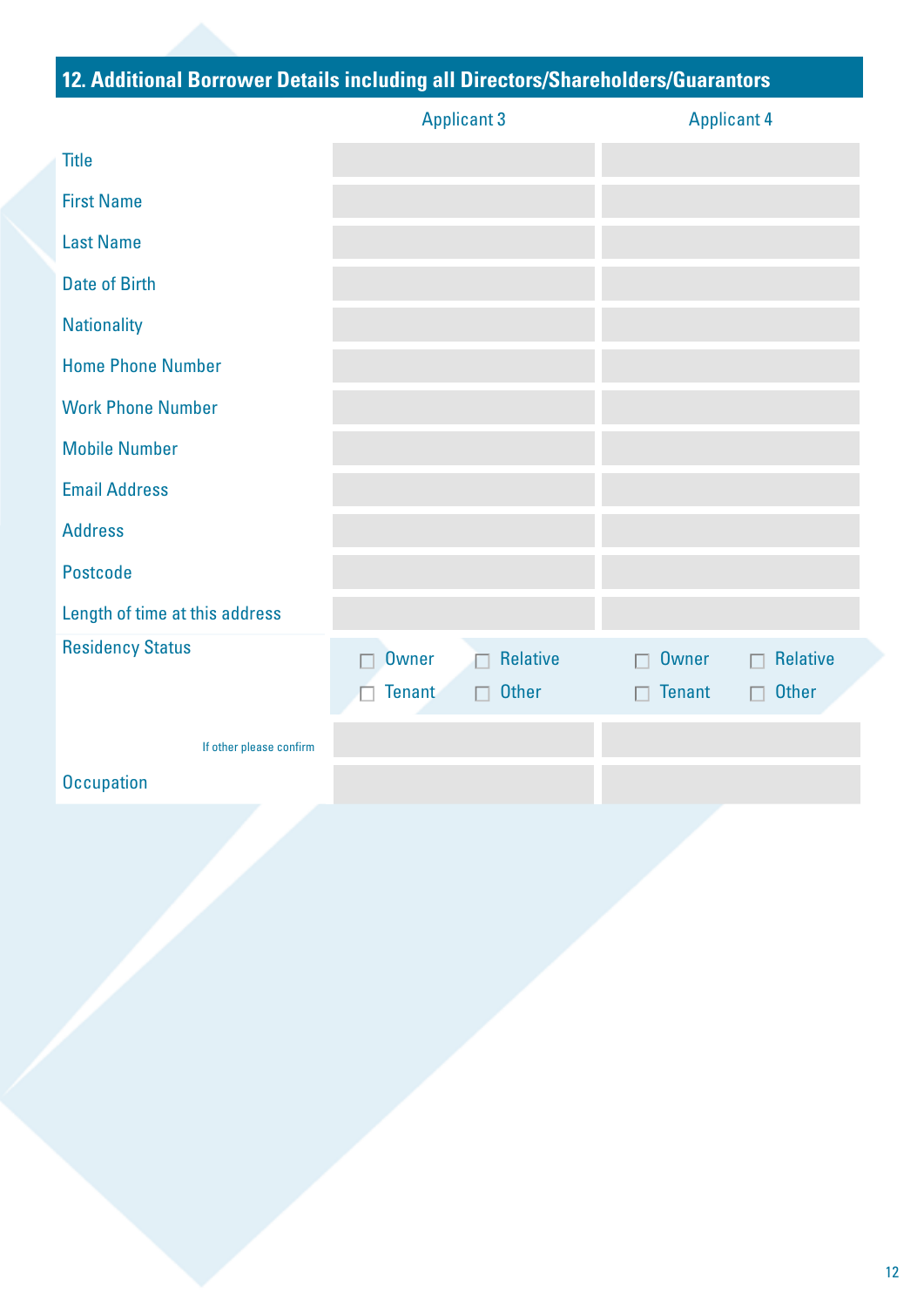## **13. Credit Questionnaire**

|                                                                                                              | <b>Applicant 3</b> |           | <b>Applicant 4</b> |           |  |
|--------------------------------------------------------------------------------------------------------------|--------------------|-----------|--------------------|-----------|--|
|                                                                                                              | Yes*               | <b>No</b> | Yes*               | <b>No</b> |  |
| Are you a guarantor or endorser for any debt of an<br>individual, corporation, or partnership?               |                    |           |                    |           |  |
| Do you have any outstanding letters of credit or<br>surety bonds?                                            |                    |           |                    |           |  |
| Are you contingently liable on any lease or contract?                                                        |                    |           |                    |           |  |
| Are there any current/pending suits or legal actions<br>against you?                                         |                    |           |                    |           |  |
| Are you currently in any form of dispute with another<br>lender?                                             |                    |           |                    |           |  |
| Are you presently the subject of any unsatisfied<br>judgements or tax liens?                                 |                    |           |                    |           |  |
| Has a bankruptcy petition or court judgement been<br>filed against you?                                      |                    |           |                    |           |  |
| Have you or any firm in which you were a major<br>owner, ever been declared insolvent or bankrupt?           |                    |           |                    |           |  |
| Have you ever been subject to director disqualifica-<br>tion proceedings?                                    |                    |           |                    |           |  |
| Has a CCJ ever been registered against you or a<br>company in which you were a shareholder or direc-<br>tor? |                    |           |                    |           |  |
| Have you ever been refused credit in a personal or<br>corporate capacity?                                    |                    |           |                    |           |  |
| Have you ever had LPA Receivers appointed over a<br>property you own or have owned?                          |                    |           |                    |           |  |

\*If the answer is yes please provide additional information in Section 11.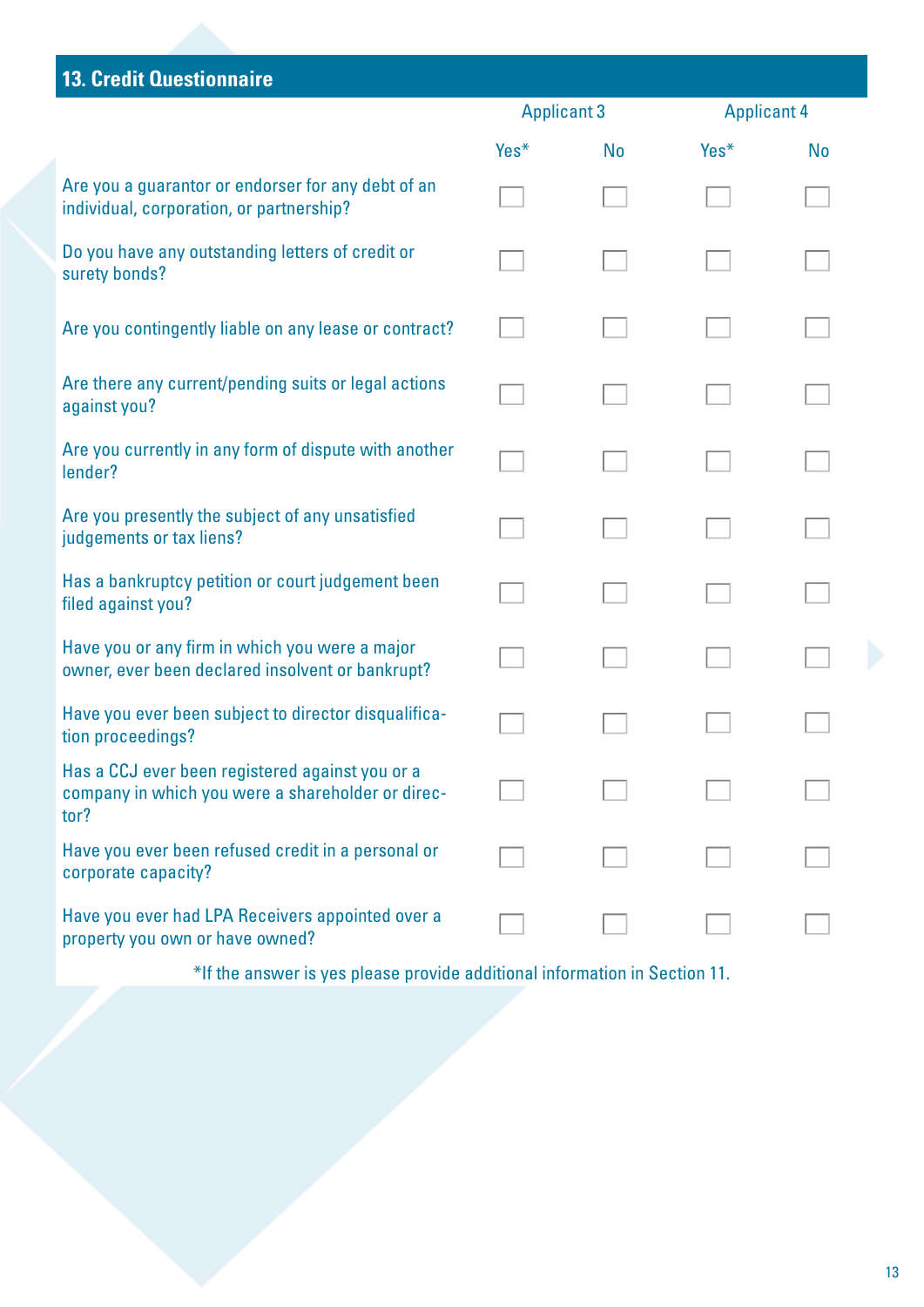| 14. Personal Income & Additional Directorships                                      |                    |                   |                    |                  |  |
|-------------------------------------------------------------------------------------|--------------------|-------------------|--------------------|------------------|--|
|                                                                                     | <b>Applicant 3</b> |                   | <b>Applicant 4</b> |                  |  |
|                                                                                     | <b>Year 20___</b>  | <b>Year 20___</b> | Year 20___         | <b>Year 20__</b> |  |
| <b>Basic Salary</b>                                                                 | £                  | £                 | £                  | £                |  |
| <b>Bonus</b>                                                                        | £                  | £                 | £                  | £                |  |
| <b>Dividend/Interest Income</b>                                                     | £                  | £                 | £                  | £                |  |
| <b>Business Income</b>                                                              | £                  | £                 | £                  | £                |  |
| <b>Other (Specify)</b>                                                              | £                  | £                 | £                  | £                |  |
| <b>Total Income</b>                                                                 | £                  | £                 | £                  | £                |  |
| Please detail any other directorships you currently hold below.<br><b>Applicant</b> |                    |                   |                    |                  |  |
| <b>Company Name</b>                                                                 |                    |                   |                    |                  |  |
| <b>Company Number</b>                                                               |                    |                   |                    |                  |  |
| <b>Date of Appointment</b>                                                          |                    |                   |                    |                  |  |
| Shareholding (%)                                                                    |                    |                   |                    |                  |  |
| <b>Applicant</b>                                                                    |                    |                   |                    |                  |  |
| <b>Company Name</b>                                                                 |                    |                   |                    |                  |  |
| <b>Company Number</b>                                                               |                    |                   |                    |                  |  |
| <b>Date of Appointment</b>                                                          |                    |                   |                    |                  |  |
| Shareholding (%)                                                                    |                    |                   |                    |                  |  |
| <b>Applicant</b>                                                                    |                    |                   |                    |                  |  |
| <b>Company Name</b>                                                                 |                    |                   |                    |                  |  |
| <b>Company Number</b>                                                               |                    |                   |                    |                  |  |
| <b>Date of Appointment</b>                                                          |                    |                   |                    |                  |  |
| Shareholding (%)                                                                    |                    |                   |                    |                  |  |